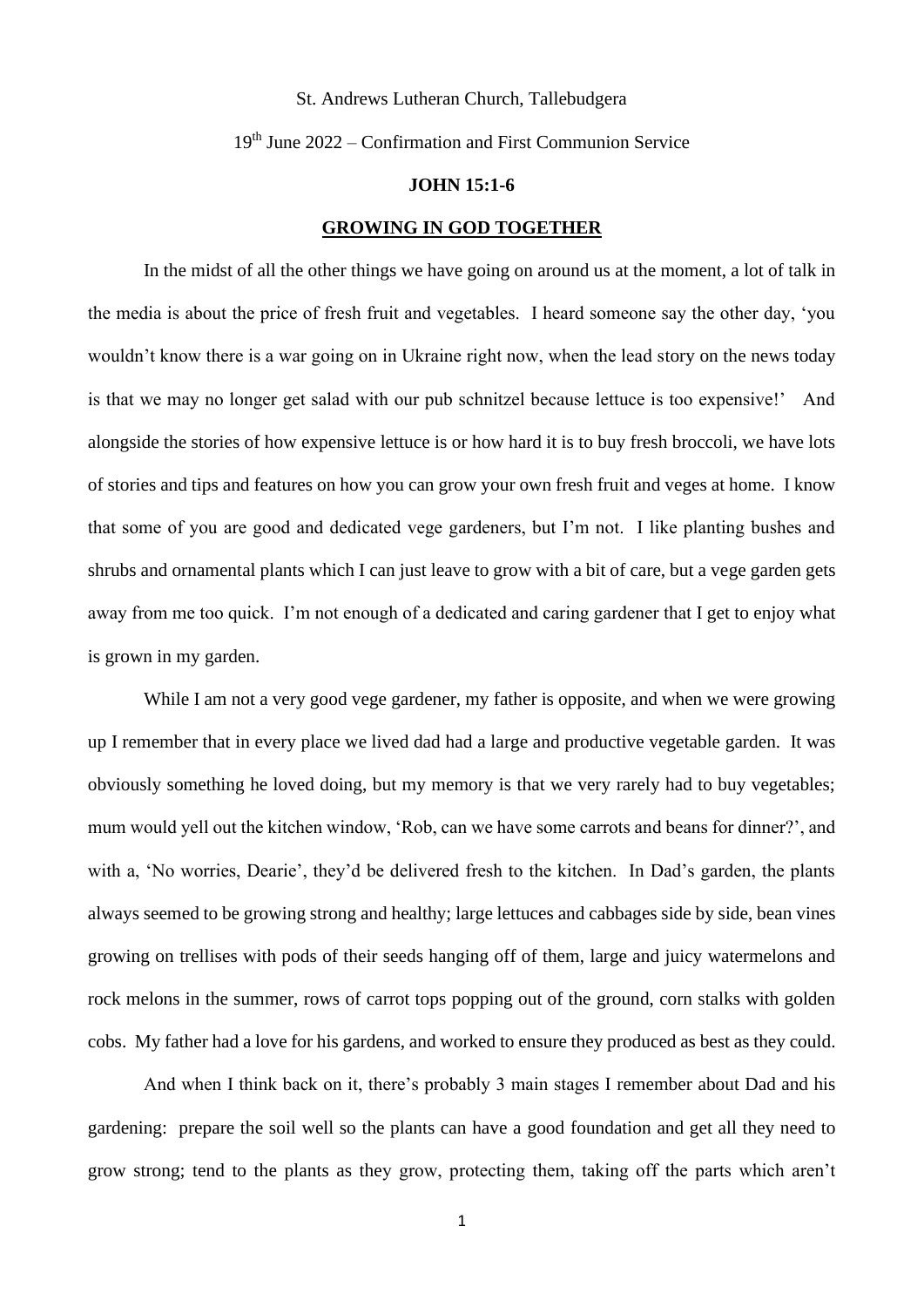productive, removing weeds, water and feed them so they keep growing; and then pick and enjoy what is produced by your loving and caring work. Three basic and simple steps for good gardening.

It's not only my father who is a gardener, in our Gospel reading from John 15 Jesus says, 'I am the true vine, and my Father is the gardener.' (v. 1b) As a gardener we can break down what God does in growing us, as His children, as people of faith, into those three basic steps of gardening that I learnt from my father: preparing the soil for a strong and deeply rooted foundation; caring for and tending the vine as it grows; and then harvesting and enjoying the 'fruit' which is produced.

A healthy soil is vital for growth. In the first reading we have today, Joshua chapter 1, as the Israelites are about to go into the land God had promised them, a land where there were already living large and strong nations who didn't want to give it up, God said to them , 'Be strong and courageous. Do not be afraid; do not be discouraged, for the Lord your God will be with you wherever you go." (Joshua 1:9b NIV) This promise of God's love and care for us whatever we go through is there for us throughout the Bible. It's a promise which was lived out for us in Jesus' living, dying, and rising again for us. This promise of God's love, care, strength, and protection provides the soil and foundation which keeps us strong in our lives. When times are hard and challenging for us, and for the young people we are celebrating with today you will have challenges in life as we all do, maybe times when you feel under pressure, don't know who to turn to, maybe even find it hard to see and feel where God is in it all. At those times we remember not just the promises of God but also the actions of God, both those we hear of in the Bible and those we've experienced in our lives. God's love and strength is a deep, rich soil which helps us to grow in Him.

And then there's the growing part of our faith for us, which Jesus describes when He says, 'I am the vine, and you are the branches. If you stay joined to me, and I stay joined to you, then you will produce lots of fruit. But you cannot do anything without me.' (John 15:5 CEV) Jesus is the vine, we are the branches. If we think about the way a grapevine works, which is what Jesus is referring to here, everything that branch needs come from the vine; the branch dies if it is separated from the vine. To continue to grow in our faith, to stay strong in God whatever we go through, and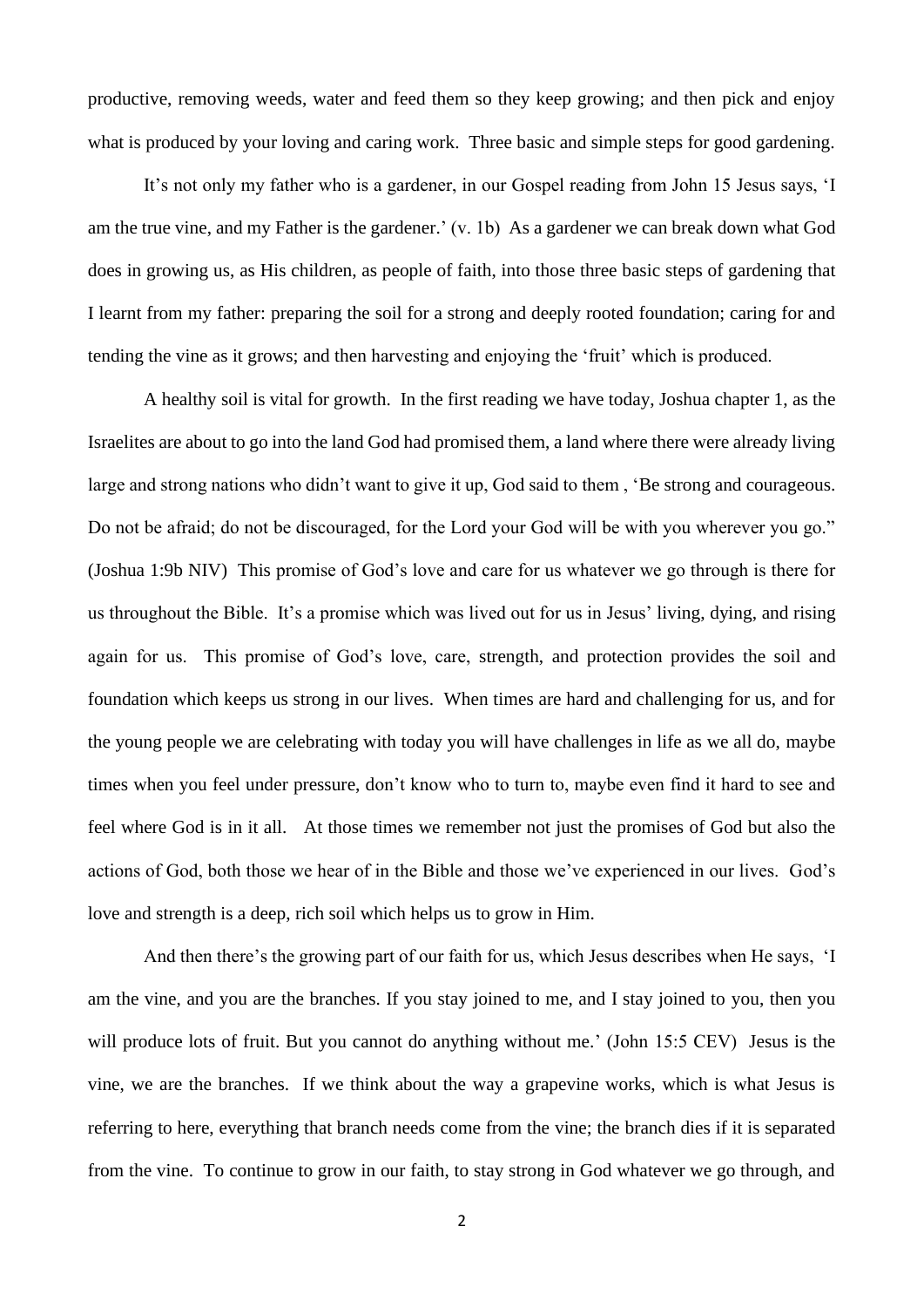to produce the fruit we will talk about in a minute, we need to stay joined to Jesus. How do we do that? We remember our Baptism, the new life we were given and the promises which were made to us, and we live in the assurance and guarantee of our Baptism each day. We read, we hear, we share, we reflect on God's Word and allow the Spirit to feed and water us through that Word so we can grow. We come to receive the body and blood of Jesus in the Lord's Supper, as six young people will be doing with us for the first time today; touching God's love for us, tasting God's love for us, hearing those words which help us to grow; 'given and shed *for you* for the forgiveness of sins'. We worship together; praising and thanking God for His love and bringing our prayers to Him. We fellowship with our fellow Christians; supporting, encouraging, praying for one another. We stay joined to the vine, so we can grow and produce fruit.

The final part of this manual for growing, is producing the fruit. Our reading from Galatians 5 sums that up really well: '<sup>22</sup> God's Spirit makes us loving, happy, peaceful, patient, kind, good, faithful, <sup>23</sup> gentle, and self-controlled.' (Galatians 5:22-23a CEV) It's about having that faith in God, and through our gratitude for what He has done for us, a desire to live His way because we know that's what's best for us, and wanting to share His love with others, that we now want to produce this fruit. We know we don't or won't produce it perfectly, but it's what we try to do. Being firmly grounded, and joined to the branch, God can now work through us to produce this fruit which further shows His love in the world.

When we look at these three stages of what we might call the 'gardening of our faith', we can see the work of God as Father, Son, and Holy Spirit in there. But we need to remember that very often God does this 'gardening' work through us, His people. As we this morning witness four young men confirm their faith, and as we welcome six young people to receive Holy Communion with us, we know that God has been working through a lot of people to get them to this point in their life of faith. Their parents, without whom they wouldn't be here; not just not alive, but not here in church today doing these things. Grandparents, godparents, and other family and friends who have nurtured and supported them, perhaps pulling out some weeds, pouring on some fertilizer, pruning or tying